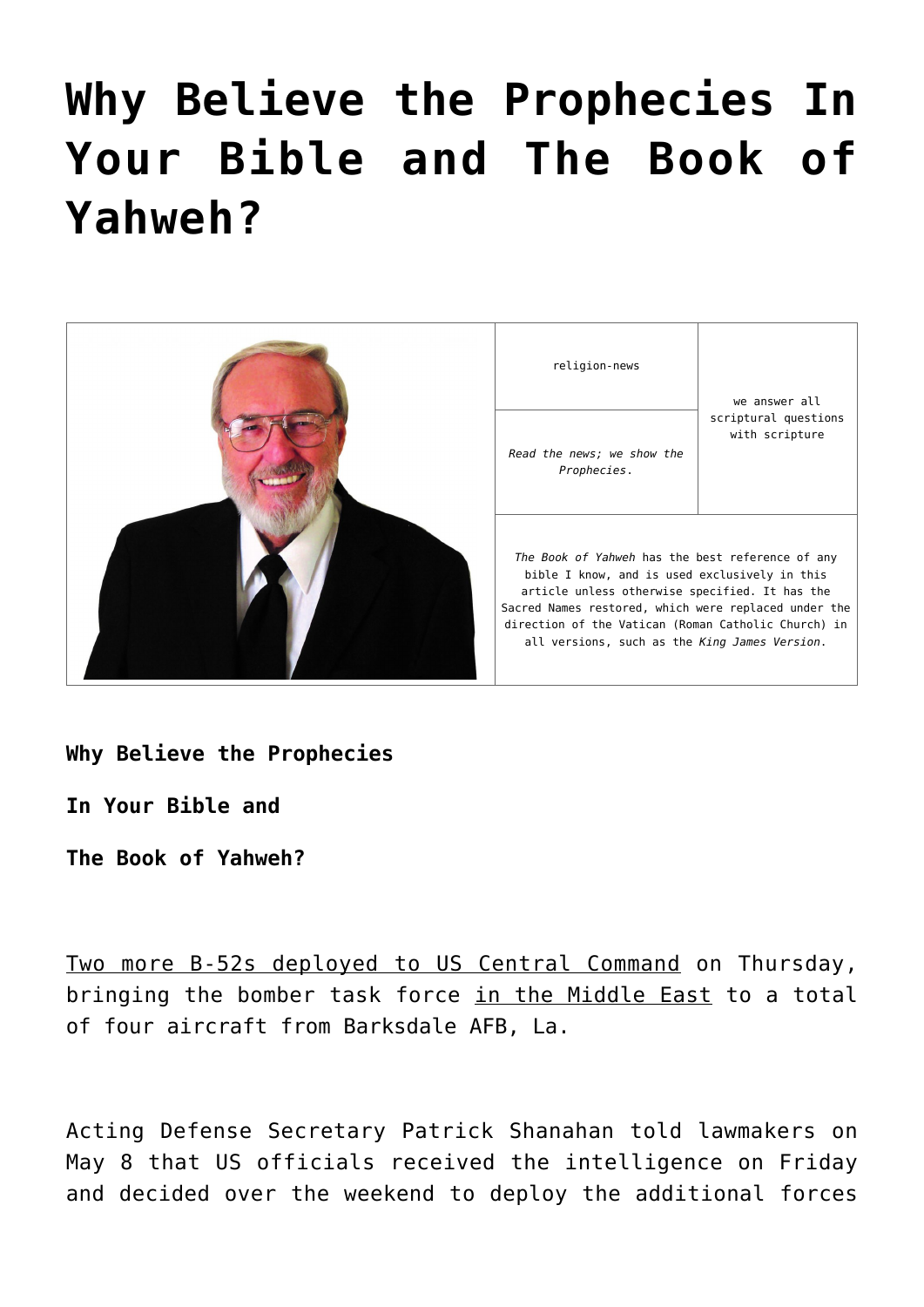as a message to Iran that the US would respond to any attack with force.

CENTCOM boss USMC Gen. Kenneth McKenzie emphasized that the US is not seeking a fight, but "if a fight is to be had, … it won't be a fair fight."

Airforcemag.com

# **First Nuclear-Capable US B-52 Bombers Arrive in Middle East**

Earlier the Pentagon released a video showing four nuclearcapable B-52 bombers taking off for the Middle East.

On Sunday National Security Adviser John Bolton announced the deployment of the USS Abraham Lincoln and a bomber task force to the US Central Command region, intended to send a message to Tehran.

Iran dubbed the announcement an act of "psychological warfare."

en.muraselon.com

## **Two U.S Warships Enter Persian Gulf Without Incident**

May 16, 2019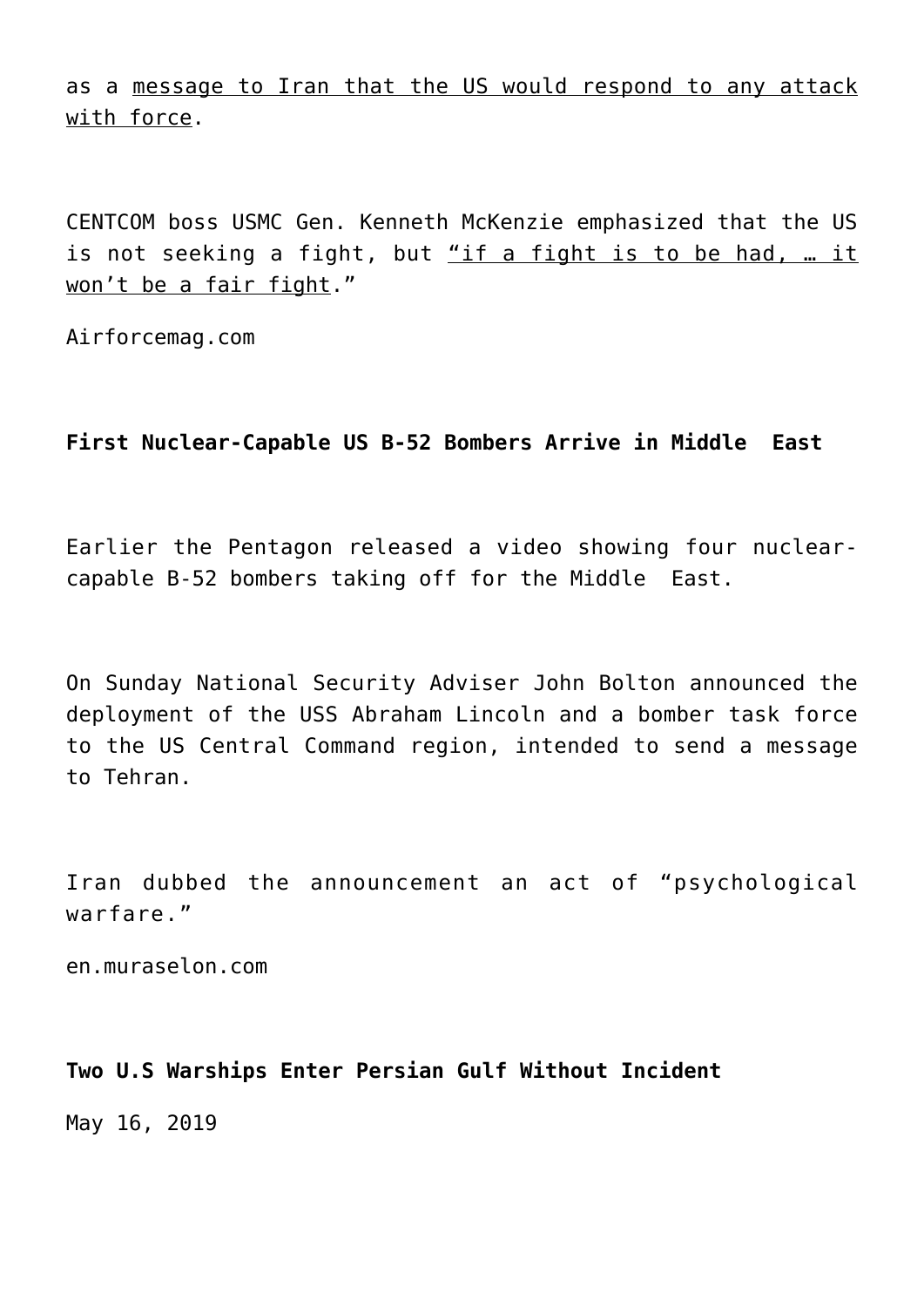As of Thursday, the Abraham Carrier Strike Group was operating off the coast of Oman while the USS *Kearsarge* (LHD-3) was off the coast of the United Arab Emirates near the entrance to the Persian Gulf, USNI News has learned.

News.usni.org

**Show of force in the Middle East continues with Lincoln and Kearsarge joint ops**

May 19, 2019

MANAMA, Bahrain — The USS Abraham Lincoln Strike Group has entered the Arabian Sea and conducted joint drills with U.S. amphibious forces, Navy officials said, as tensions continue to mount following intelligence reports that Iran or its proxy forces planned to harm American troops in the region.

Rear Adm. John Wade, Lincoln's strike group commander, said the exercises are "aimed towards increasing our lethality and agility to respond to threats, and deterring destabilizing actions in this important region."

Stripes.com

**USS Arlington, Patriot Missiles to Join Lincoln Carrier Strike Group in Middle East**

May 10, 2019

The Pentagon is sending amphibious warship USS *Arlington*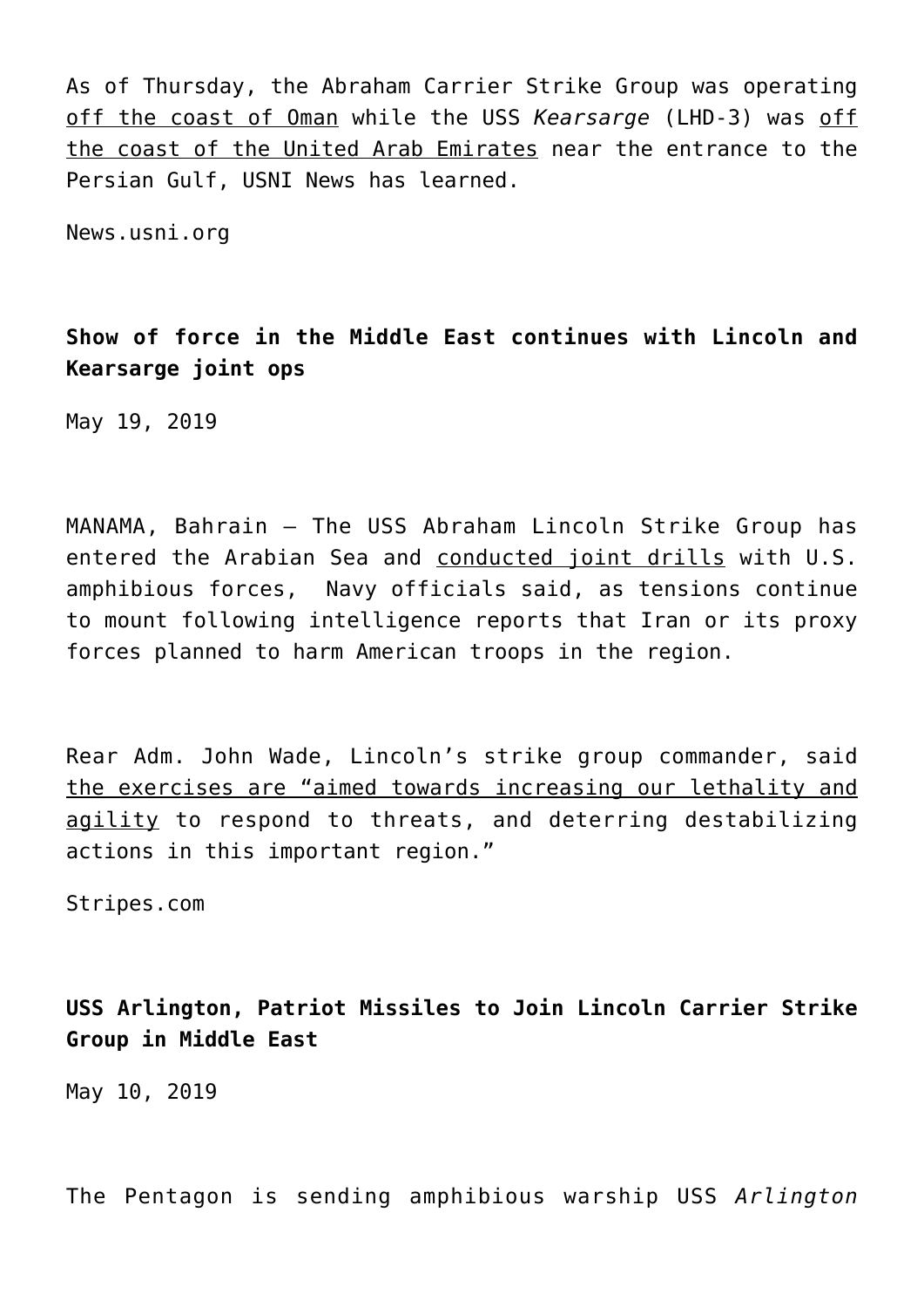(LPD-24) and elements of the 22nd Marine Expeditionary Unit to join the Abraham Lincoln Carrier Strike Group as a hedge against Iran, according to a Friday Pentagon statement.

"USS *Arlington* is a San Antonio-class ship that transports U.S. Marines, amphibious vehicles, conventional landing craft and rotary aircraft with the capability to support amphibious assault, special operations, or expeditionary warfare missions," read the statement. "*Arlington* also provides a high-quality command and control capability and improved interoperability with our allies and partners in the region."

News.usni.org

# **Sending 1,500 US troops to Middle East will increase risks in the region, warns Lavrov**

US President Donald Trump instructed Acting Secretary of Defense Patrick Shanahan on May 24 to send an additional US contingent to the Middle East amid escalating tensions between Washington and Tehran. According to CNN, the US will deploy Patriot missile batteries, a reconnaissance aircraft and forces to contain Iranian threats.

Tass.com

# **Trump dances with danger in Middle East by deploying aircraft carrier and a 'peace plan' – CNN**

The US appears to be banging war drums at the same time it's,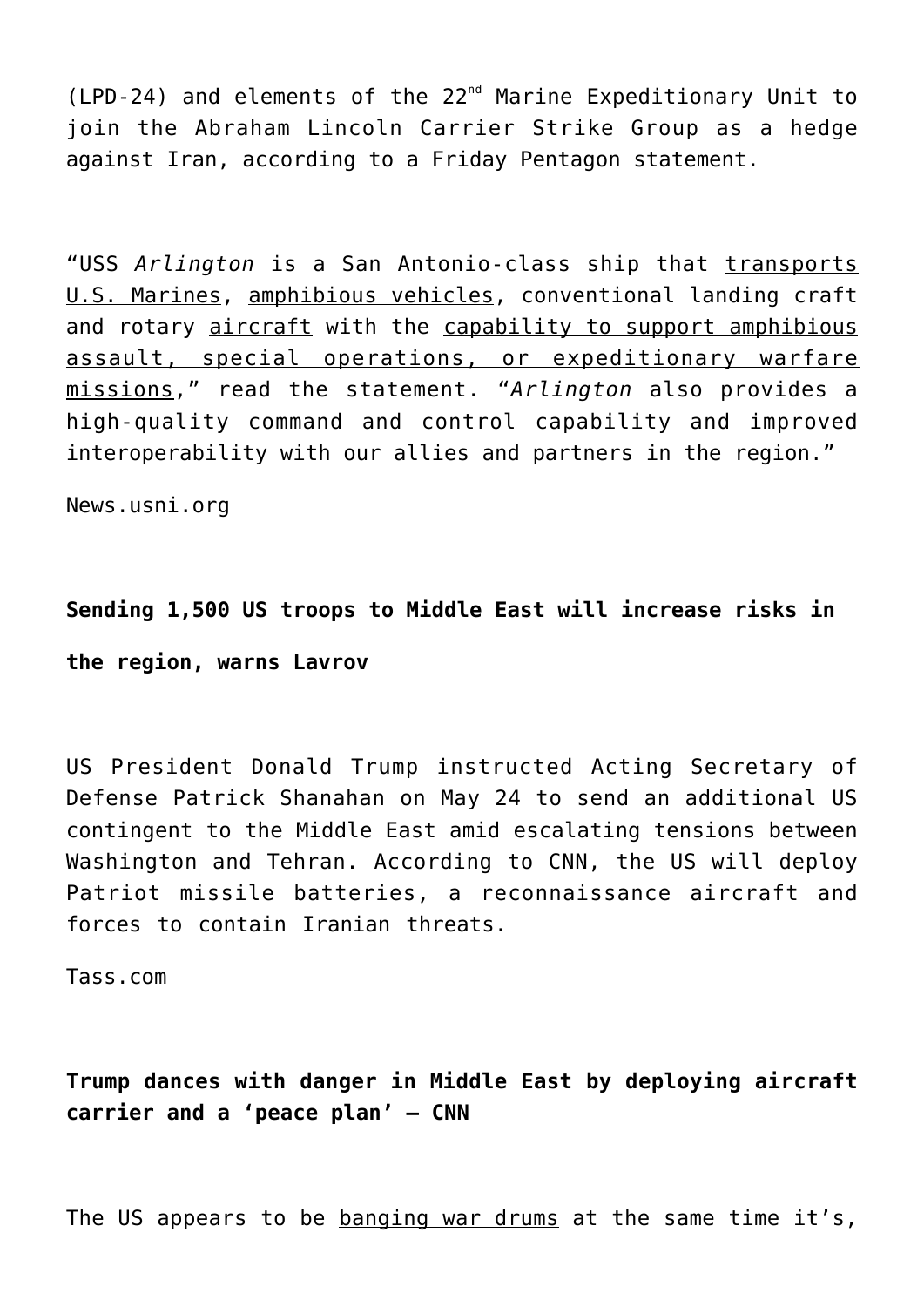conversely and perhaps superficially, extending an olive branch just a few hundred miles away.

But the events in the Levant and the Persian Gulf could be two sides of the same coin. Both are aimed at strong-arming parties into accepting the tough demands of America and its allies, and both could propel decades-long tensions toward a new, and possibly more violent, chapter in the region's history.

"Even if the (the US) aim is not to initiate some sort of armed conflict, the higher you raise tensions the more chance for a mistake, for something to happen that will spiral out of control really fast," said former US Secretary of the Navy and former ambassador to Saudi Arabia Ray Mabus.

"I think we're significantly closer (to war), certainly than we were when we negotiated the (nuclear) treaty which from all appearances was working," said Mabus.

Cnn.com

Question:

If a Prophecy was written over 2,000 years ago concerning a certain generation, saying that mankind would develop explosive devices in that particular generation and then Yahweh's Prophets give another Prophecy later showing those explosive devices will darken the sun and burn the earth in one hour, and then those Prophets die, do we not believe them?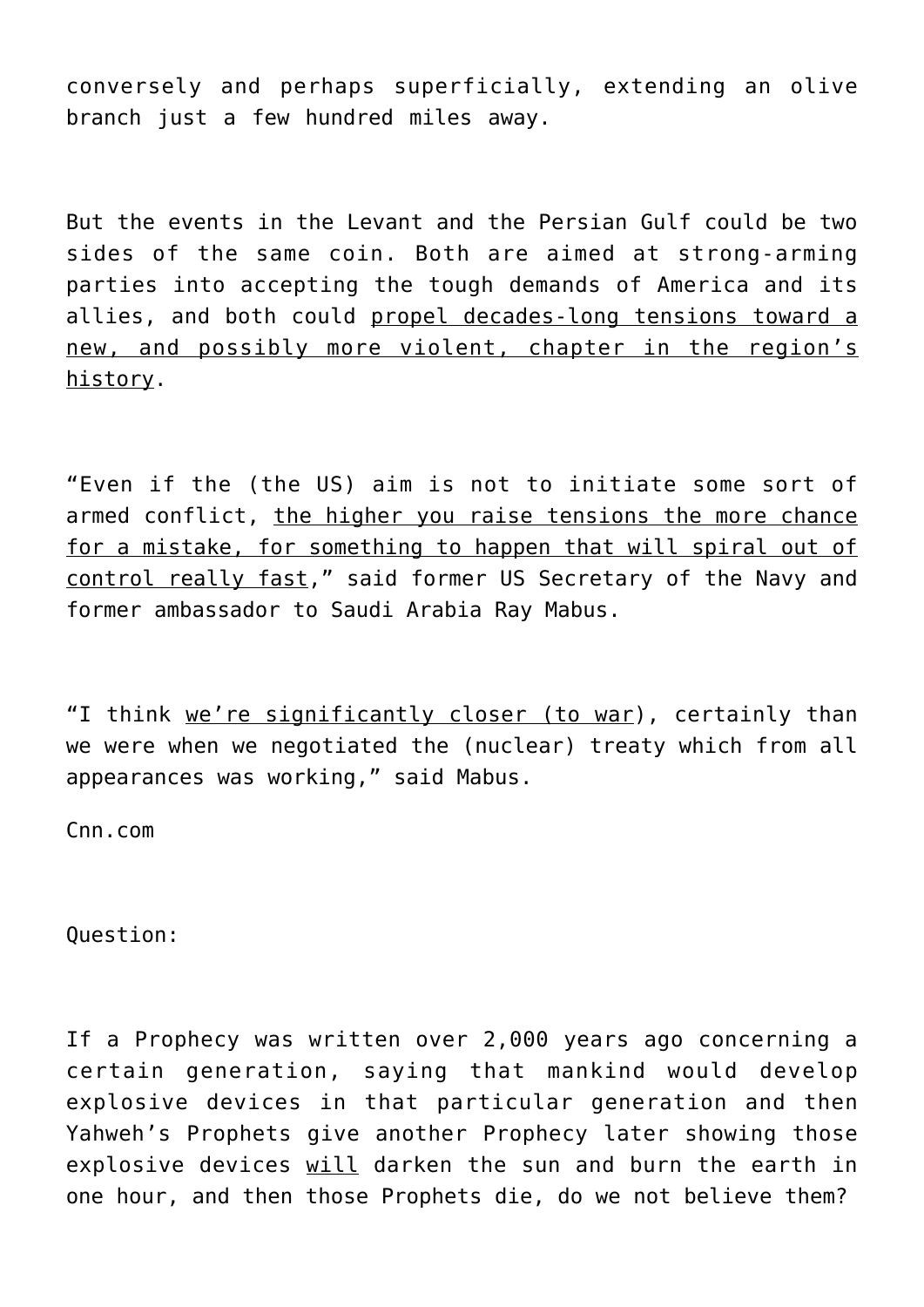If 2,000 years later the first half of the Prophecy foretold for that generation came to pass, as Yahweh's Prophets foretold, mankind had actually invented explosive

devices/weapons for war, that their own "intelligence" states are capable to darkening the sun and burning the earth in one hour and it comes to pass in this present, prophesied generation, do we then believe Yahweh's Prophets?

Read the two reports that follow:

The article and essay below, from *Discover* magazine, deals directly with the consequences of nuclear war.

Dr. Thomas was one of the four American scientists who, at the invitation of Senators Edward Kennedy and Mark Hatfield, met in Washington in December for a three-hour open discussion with four Soviet counterparts. The subject of their discussion: the nuclear winter (DISCOVER).

Two scientific reports have recently been published, dealing with the probable effects of nuclear war upon the earth's climate and the life of the planet. The first discovery is already widely known within the scientific community of climatologists, geophysicists, and biologists here and abroad, and has been confirmed in detail by scientists in the Soviet Union. Computer models demonstrate that a nuclear war involving the exchange of less than one third of the total American and Soviet arsenal will change the climate of the entire Northern Hemisphere, shifting it abruptly from its present seasonal state to a long, sunless, frozen night. This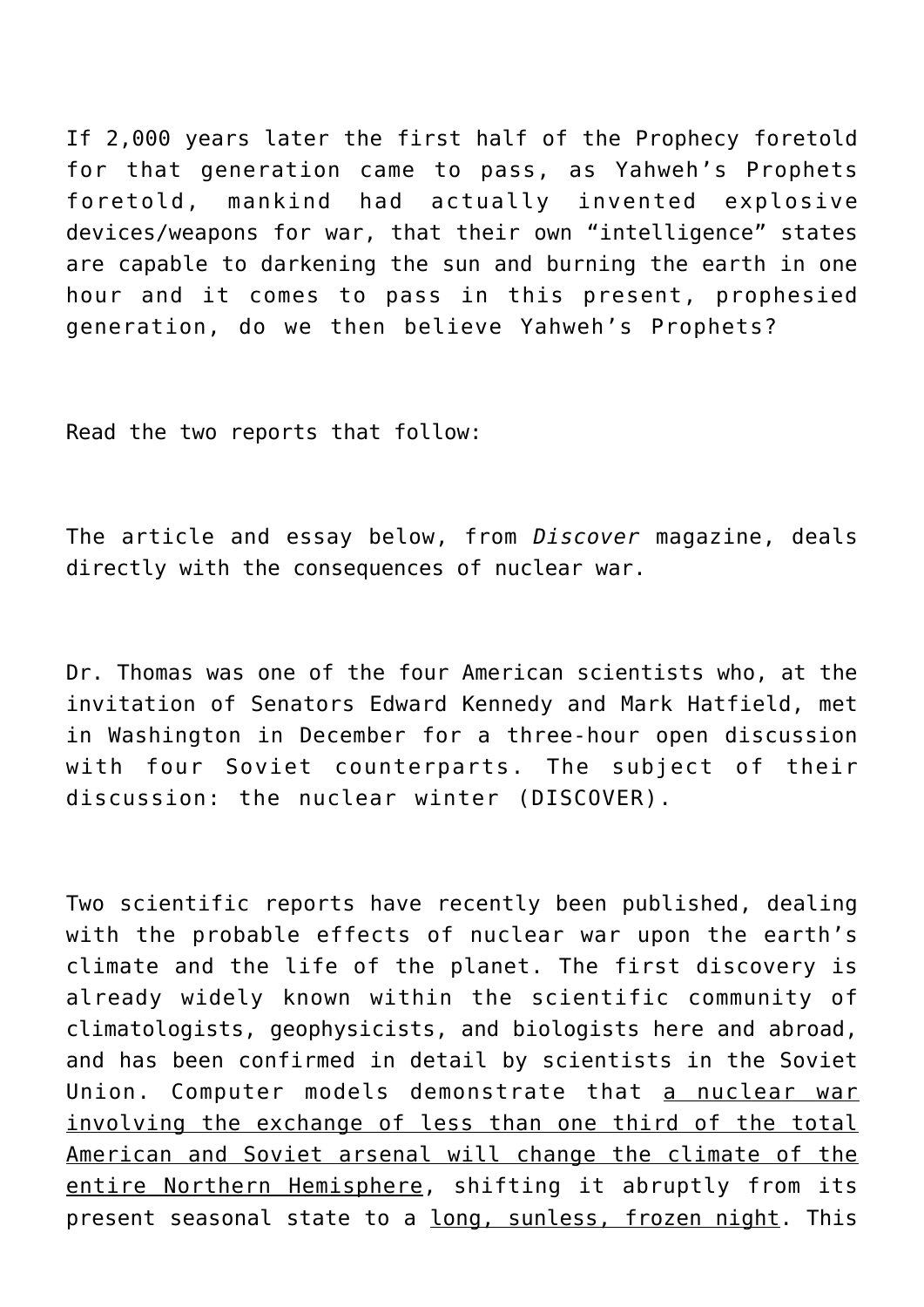will be followed after some months by a settling of nuclear soot and dust, then by a new malignant kind of sunlight, with all of its ultraviolet band, capable of blinding most terrestrial animals, no longer shielded from the earth by the ozonosphere. In the same research, new calculations of the extent and intensity of radioactive fallout predict the exposure of large land areas to much more intense levels of radiation than expected. The report is referred to as TTAPS, an acronym derived from the investigators' names: Turco, Toon, Ackerman, Pollack, and Sagan.

The second piece of work, by Paul Ehrlich and 19 other distinguished biologists, demonstrates that the predictions of TTAPS mean nothing less than the extinction of much of the earth's biosphere, very possibly involving the Southern Hemisphere as well as the Northern.

Taken together, the two papers change everything in the world about the prospect of thermonuclear warfare. They have already received a careful and critical review by scientists representing the disciplines concerned, here and abroad, and there already appears to be an unprecedented degree of concurrence with the technical details as well as the conclusions drawn. In the view of some referees, the TTAPS report may even be understating the climatological damage implied by its data. The 20 biologists' paper, summarized by Professor Ehrlich, represents the consensus arrived at by 40 biological scientists at a meeting in Woods Hole, Massachusetts, last spring.

*Discover* magazine, January/February, 1984

That article was from 35 years ago, imagine the power of today's nuclear weapons. The next article shows how swiftly nuclear destruction can take place.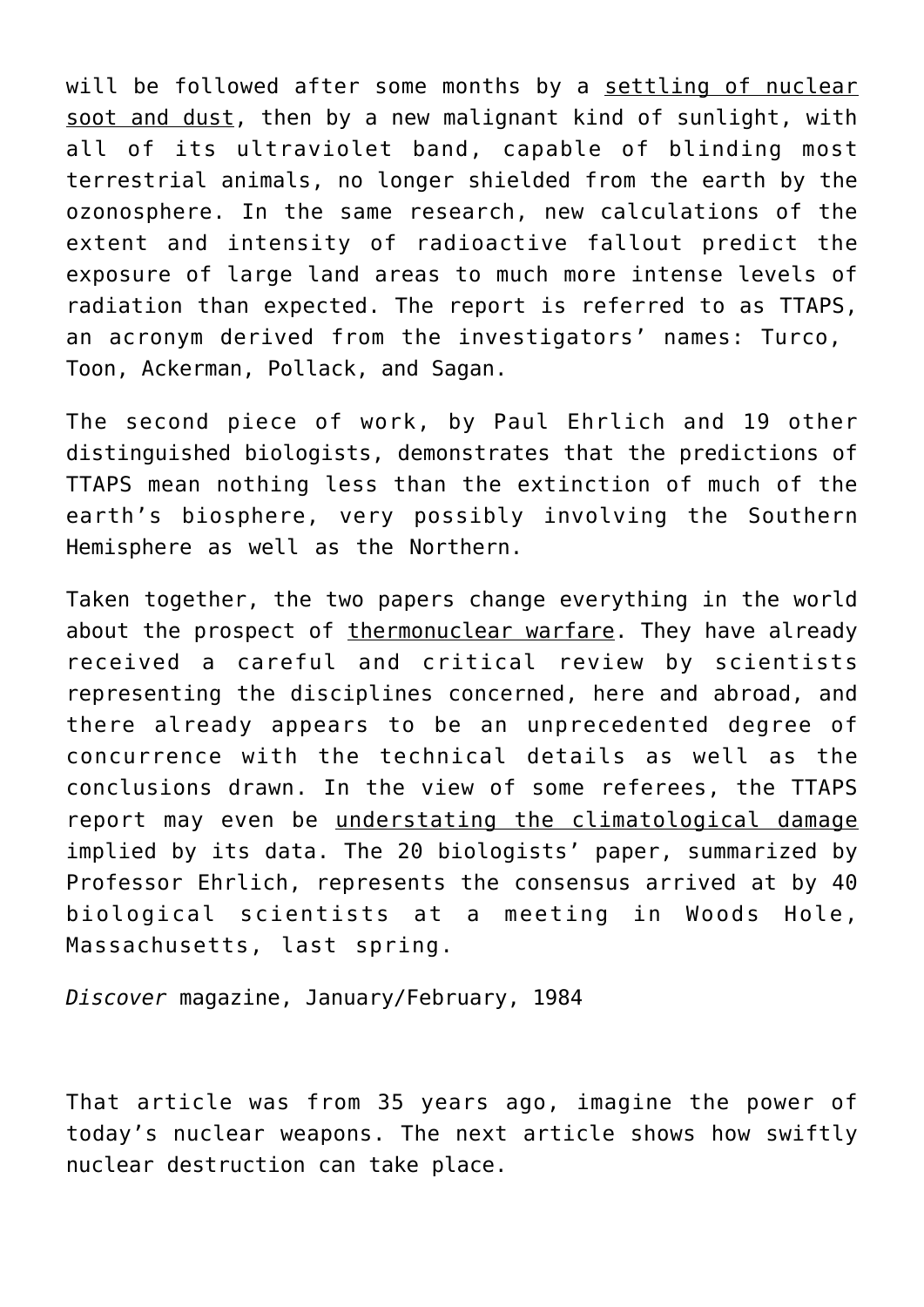**One Hour Burning**

**Atomic Armageddon is just 30 minutes away – former US Navy advisor**

Published time: 7 Dec, 2015 07:31 Edited time: 7 Dec, 2015 09:50

https://www.rt.com/shows/sophieco/324941-nuclear-co;c-war-us/

Dr. Theodore Postol, former advisor to the U.S. Chief of Naval Operations, a professor at MIT, nuclear technology expert.

Sophie Shevardnadze: *What happens, hypothetically, if there is a nuclear war? Will a doctrine like a mutual destruction doctrine ever work again?*

Dr. TP: …somebody makes a bad decision with incomplete information, which is almost certainly what happens in the real world – information is never complete – you could have a massive use of nuclear weapons, and that, of course, would end civilization as we know it…

SS: *Now, Ted, tell me something. Explain to an amateur, to me, how does one launch a nuclear weapon? Is it as easy as pressing a button? How long does it take for a nuclear missile to reach its target?*

Dr. TP: The ballistic missile could be fired, basically,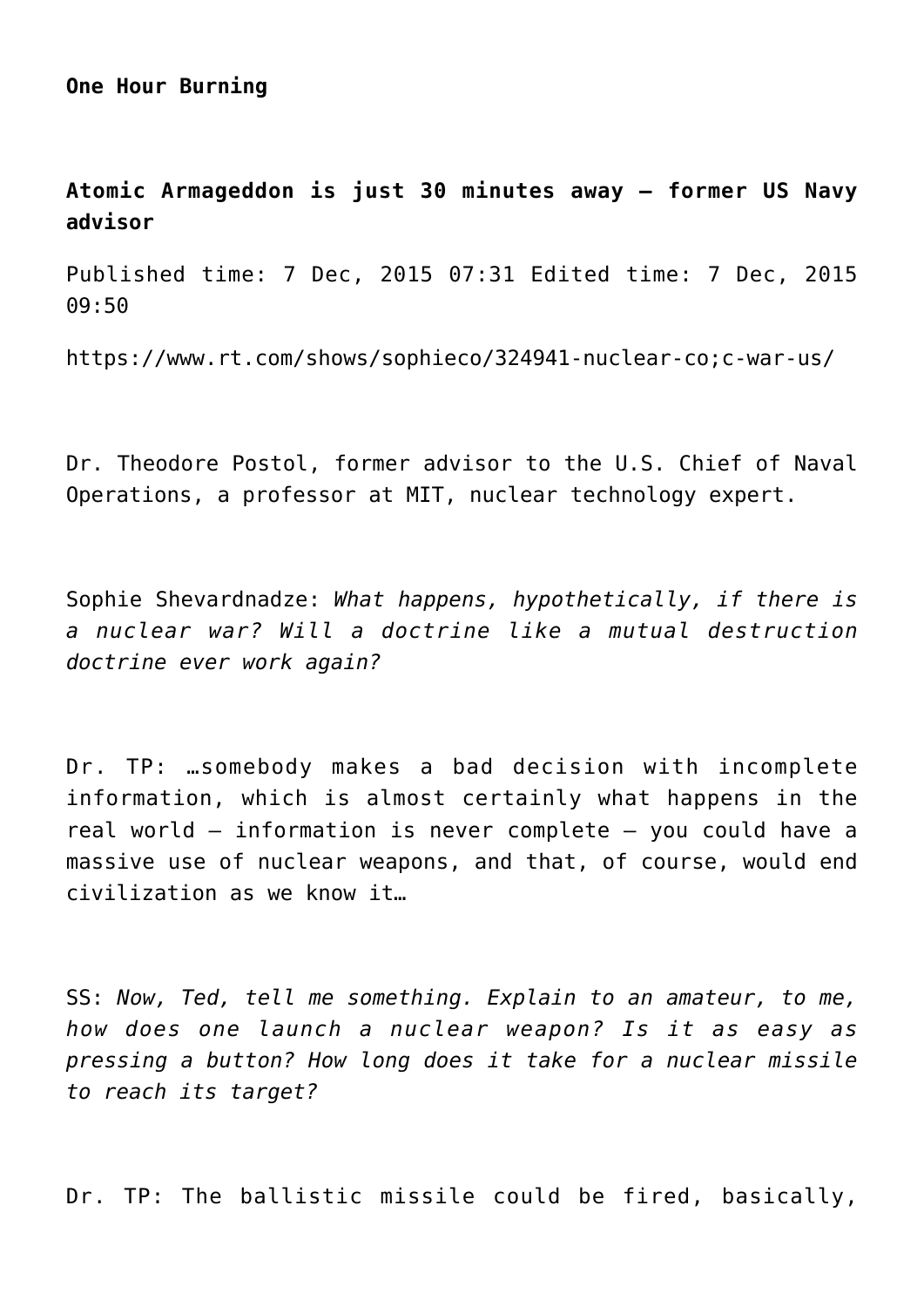within 50 or 60 seconds, more or less, after alert being given to the operators. The rocket will then ignite…then it would release warheads. The warheads would float in the near vacuum of space under the influence of gravity and momentum, and in about 20-28 minutes would arrive at their targets, re-enter the atmosphere and explode. So the world could be, basically, finished off in anywhere from half hour to an hour upon the arrival of these warheads. …most nuclear warheads would be delivered in a very short time, probably within half hour or an hour interval.

The Savior, Yahshua Messiah, speaking of this end time generation, said the sun will be darkened.

Read:

#### **Mattithyah 24:3**

Now as He sat on the Mount of Olives, the Disciples came to Him privately, saying; Tell us, when will these things be? What *will be* the sign of Your coming and The End of the Ages?

Notice the phrase, 'The End'. The subject of this chapter is mostly The End—The End and the wars that bring the use of nuclear bombs, which Prophecy says mankind would have in this generation.

Notice this:

#### **Mattithyah 24:33-34**

33 In the same way, when you see all these things, know that *His coming and The End of the Ages* are near, at the very door.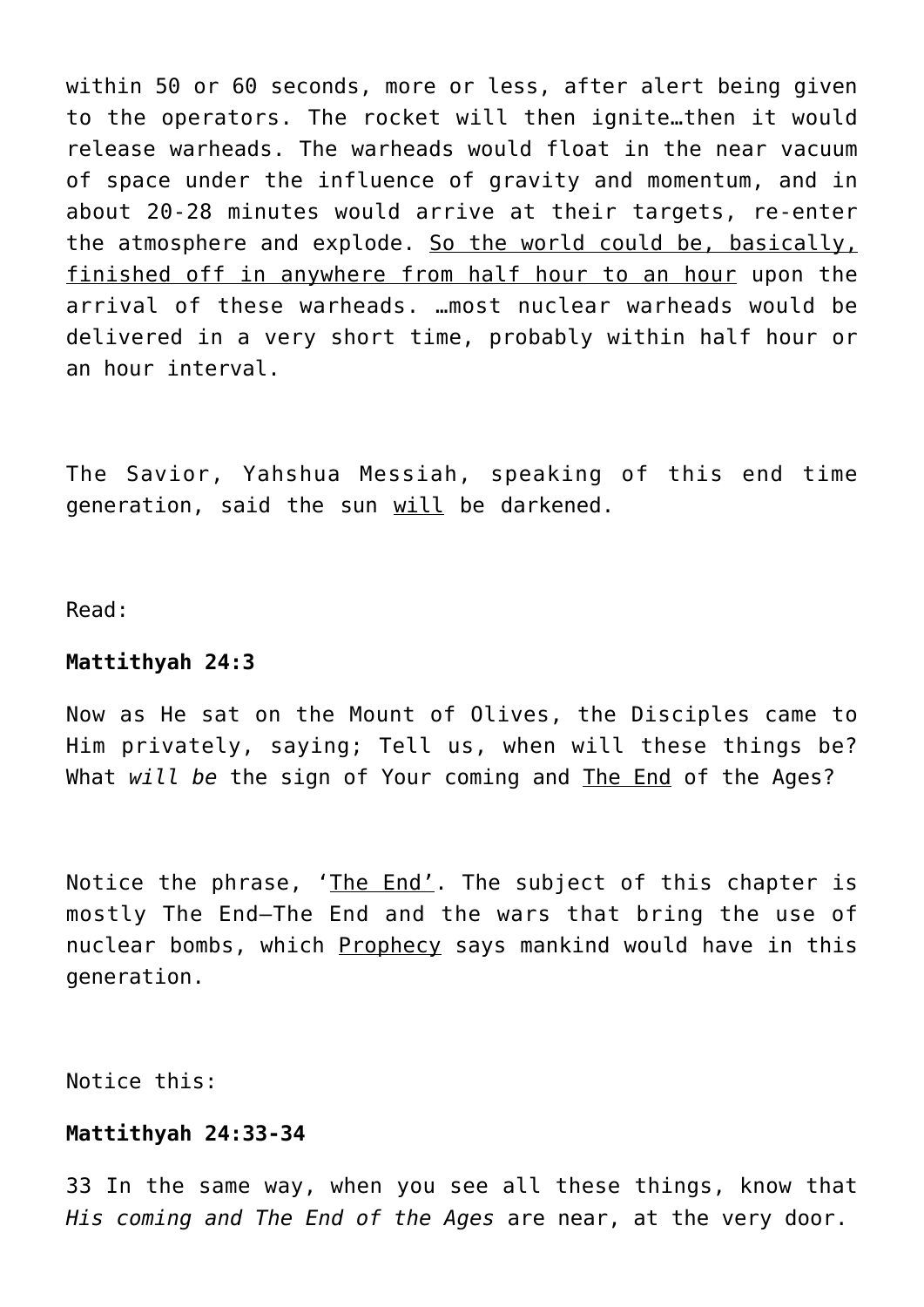34 Truly I say to you: That generation will not pass *away,* until all these things are fulfilled.

Again, notice **verse 34**: …that generation will not pass until all these things…

'Will not', notice how positively the activities and timeline of that Prophecy is stated. No ifs, no ands, no buts!

**Mattithyah 24:34** – all these things.

When you watch today's news and read the Prophecies, you see that the Prophecies written about 2,000 years ago are 100% accurate.

# **Mattithyah 24:7, 21-22**

7 For nation will rise against nation, and kingdom against kingdom, and there will be famines, and pestilences; *disease epidemics,* and earthquakes; *environmental disasters,* in place after place:

21 For then will be Great Tribulation, such as has not come to pass since the beginning of the world to this time—no, nor ever will be.

22 And unless those days were shortened, there would no flesh be saved; but for the Elect's sake, those days will be shortened.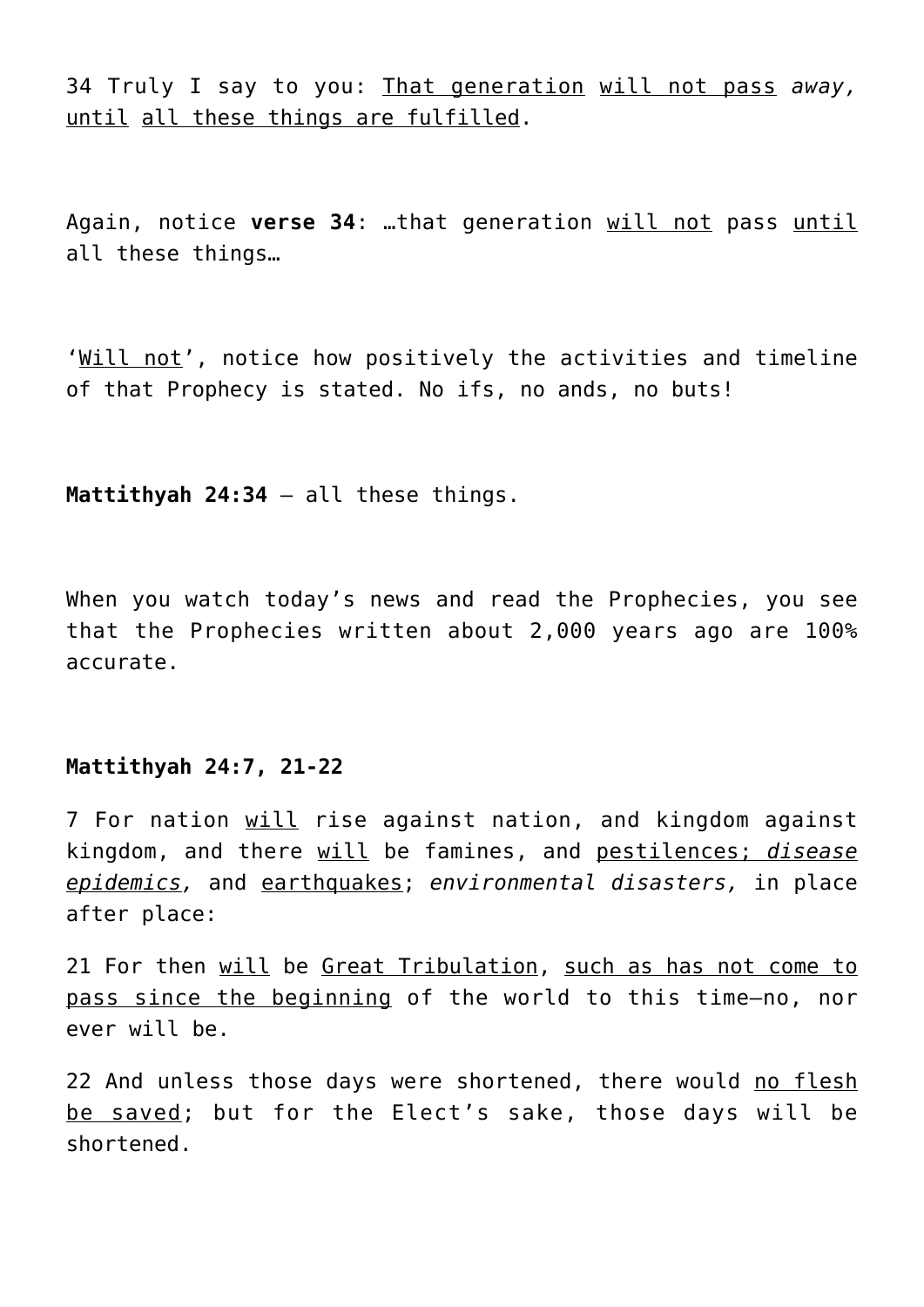This is the first time in the history of mankind that the warraging religions are capable of destroying all life from planet Earth.

#### **Mattithyah 24:33-34**

33 In the same way, when you see all these things, know that *His coming and The End of the Ages* are near, at the very door.

34 Truly I say to you: That generation will not pass *away,* until all these things are fulfilled.

**Verse 34**: 'that generation' started in 1934 with the start of the nuclear bombs.

The prophesied bombs that can darken the sun and burn the earth in one hour, actually started in the year 1934. That started the generation of the nuclear bomb.

Read the following article and notice the date, 1934.

#### **Leo Szilard – Patenting the Atomic Bomb**

Hungarian physicist, Leo Szilard was the first person to conceive of the nuclear chain reaction and the atomic bomb. He was noted for his contributions to the fields of thermodynamics, biophysics, nuclear physics, and the development of atomic energy.

Leo Szilard was part of the group of scientists that invented the atomic bomb as part of the Manhattan Project.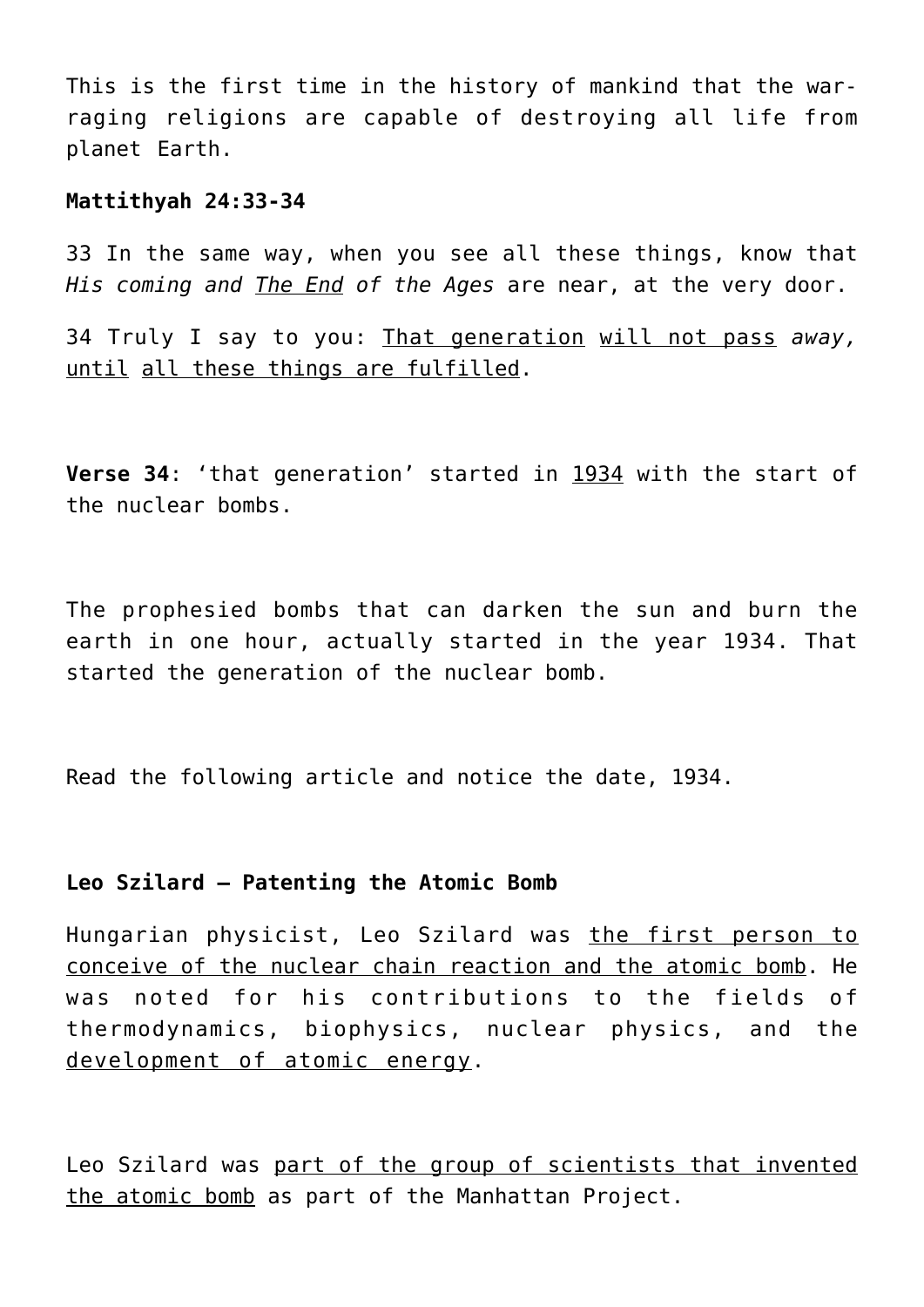# **Leo Szilard – Nuclear Chain Reaction Patent:**

On July 4, **1934** Leo Szilard filed the first patent application for the method of producing a nuclear chain reaction aka nuclear explosion. His British patent included a description of a "neutron induced chain reactions to create explosions", and the concept of critical mass. The patent was given to the British War Office as part of the war effort.

nuclearweaponarchive.org

That article shows us the beginning of the prophesied generation spoken of in **Mattithyah 24:34**. It shows the starting date, 1934, of the bombs that can darken the sun when compared with the Prophecy of the bombs in: **Mattithyah 24:29**

Immediately, *but* after the *Great* Tribulation of those days will the sun be darkened, and the moon will not give her light, and the stars will fall from heaven, and the powers of the heavens will be shaken.

**Mattithyah 24:29** – sun will be darkened

**Mattithyah 24:33** – when you see all these things

**Mattithyah 24:34** – that generation

**Prophesied Warning**

Yahweh has warned mankind from the beginning that their evil practices would bring them to this destructive generation. The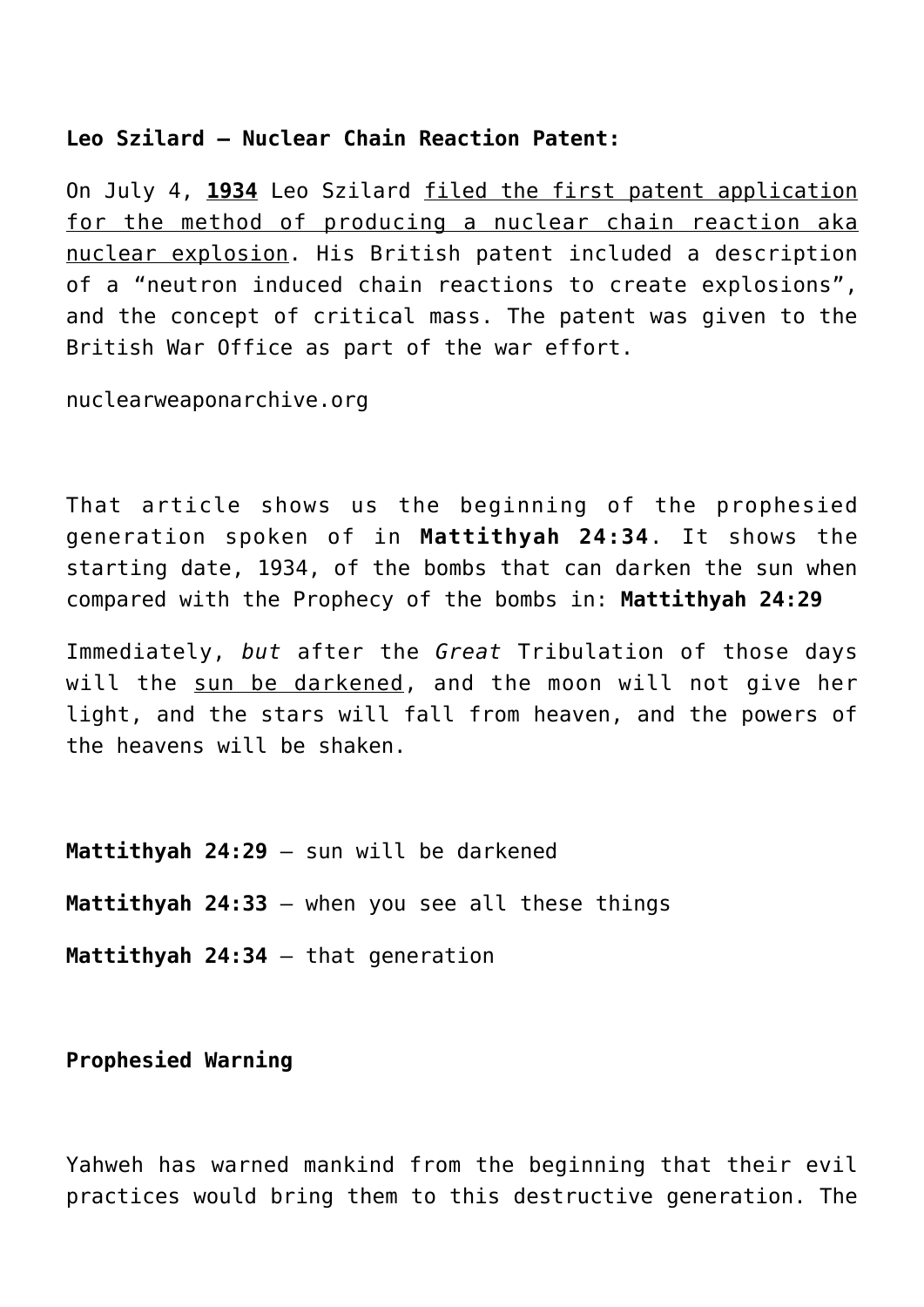Savior, Yahshua Messiah, also warned them and they murdered Him, just as they did His Disciples and Yahweh's Prophets.

Mankind has finally come to the generation of destruction, and the Warning is going to all nations of the Earth, as Prophecy shows it would.

Read this Prophecy:

#### **Mattithyah 24:14**

And this Joyous Message of the Kingdom of Yahweh shall be preached in all the world *from* The House of Yahweh *at* Abel by the Witness Yisrayl; for Yahweh will be with him. *He will preach this Message* to all nations; and then The End will come.

#### **Revelation 22:12-16**

12 And behold, I come quickly, and My Reward *is* with Me, to give every man according as his work will be.

13 I am the First and the Last, the Beginning and the End.

14 Blessed *are* those who keep His Laws, that they will have right to the Tree of Life, and will enter in through the gates into the City.

15 For outside *are* dogs, and sorcerers, and whoremongers, and murderers, and worshipers of Gods (elohim) and everyone *who professes* to love, yet practices breaking the Laws.

16 I, Yahshua, have sent My Messenger to testify to you these things in the congregations of The House of Yahweh. I am the Root and the Offspring of David, *and* the Bright and Morning Star.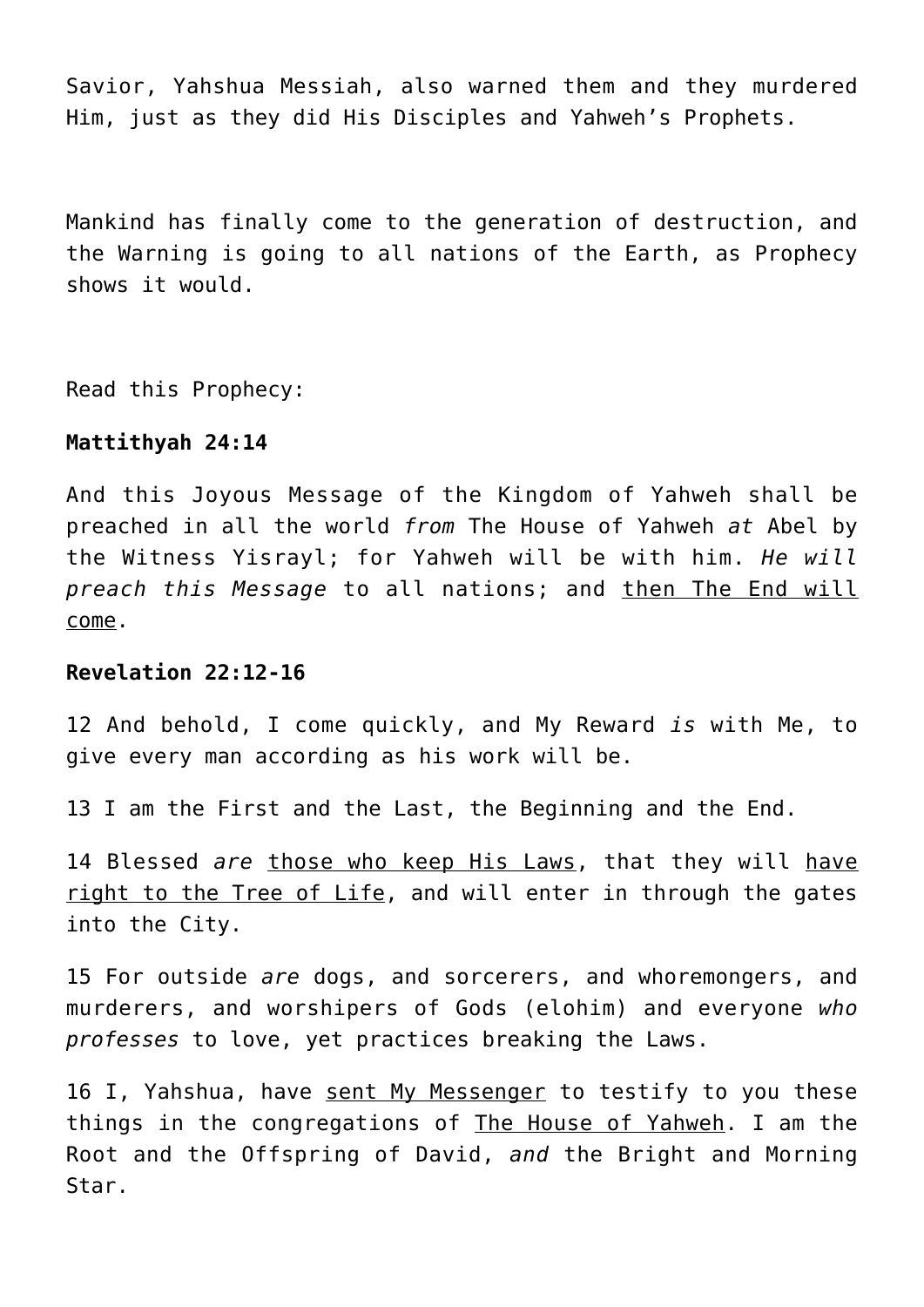**Verse 16:** House of Yahweh?

Yes, The House of Yahweh was foretold to be established in this generation also.

#### **This Generation Called The Last Days**

See now:

#### **Micahyah 4:1-3**

1 But in the Last Days it will come to pass *that* the mountain; *promotion,* of The House of Yahweh will be established in the chief of the nations. It will be raised above all congregations; and all peoples will *eventually* flow to it.

2 And many nations will come and say; Come, and let us go up to the mountain; *uplifting,* of Yahweh, and to the House of the Father of Yaaqob, and He will teach us of His Ways, and we will walk in His Paths. Because the Laws will depart from Zion, and the Word of Yahweh from Yerusalem.

3 And He will judge between many people, and rebuke strong nations afar off; and they will beat their swords into plowshares, and their spears into pruninghooks. Nation will not lift up sword against nation, nor will they learn war anymore.

#### **Isayah 2:2-4**

2 It will come to pass in the Last Days, *that* the mountain; *promotion,* of The House of Yahweh will be established in the chief of the nations, and will be raised above all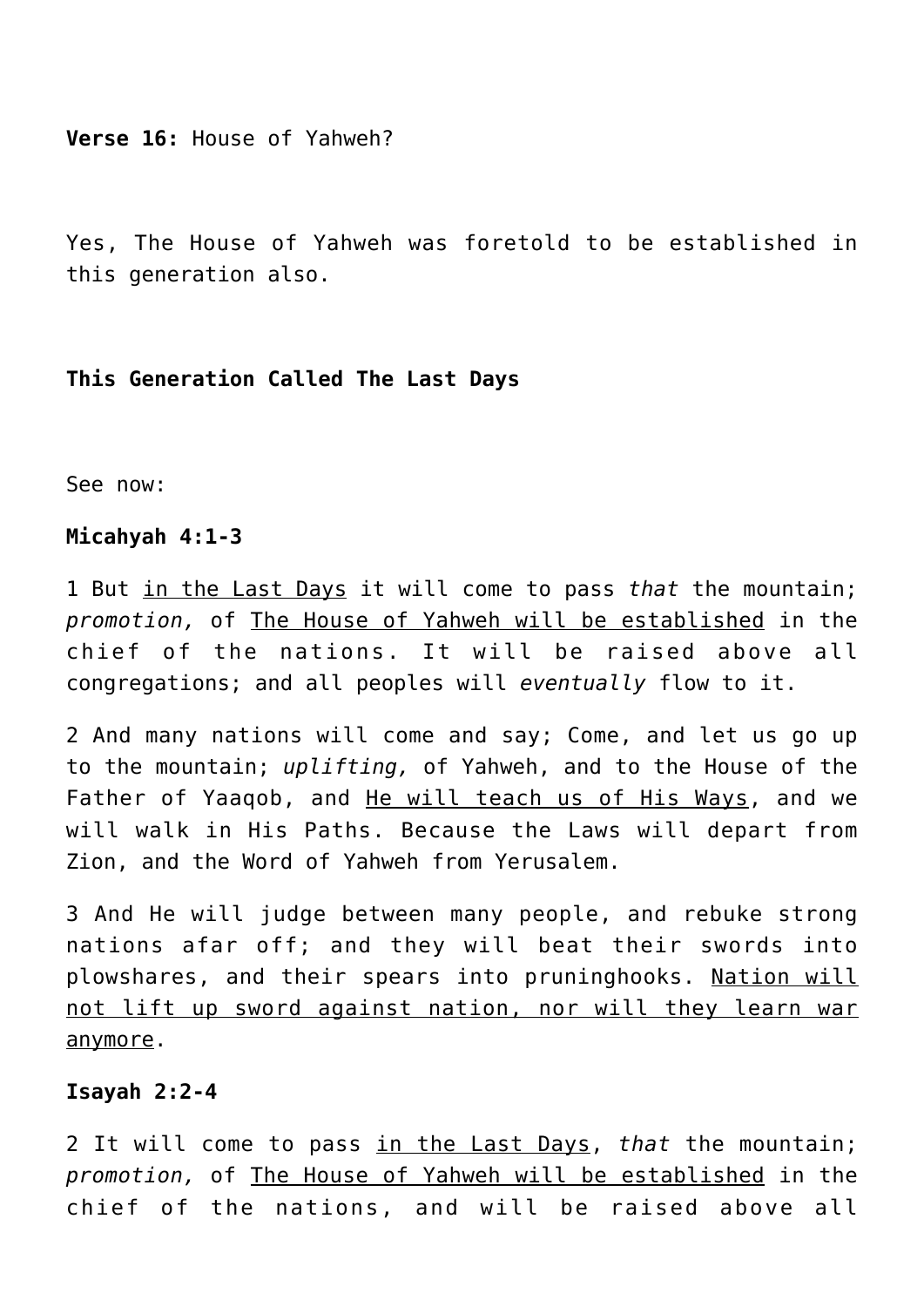congregations; and all nations will *eventually* flow to it.

3 And many people will go and say; Come, and let us go up to the mountain of Yahweh, to the House of the Father of Yaaqob, and He will teach us of His Ways, and we will walk in His paths. For the Laws will depart from Zion, and the Word of Yahweh *will depart* from Yerusalem.

4 He will judge among the nations, and will rebuke many people; they will beat their swords into plowshares, and their spears into pruninghooks; nation will not lift up sword against nation, neither will they learn war anymore.

A great gathering is being brought together by The House of Yahweh in this generation. This is shown in:

#### **Yeremyah 23:5-8**

3 But I will gather the remnant of My flock out of all countries where they have been driven, and bring them back to their folds, and they will be fruitful and increase.

4 And I will set up shepherds over them who will feed them; and they will fear no more, nor be dismayed, neither will they be lacking, says Yahweh.

5 Behold, the days come, says Yahweh: that I will raise up a beloved, Righteous Branch, and the Messenger whom I have sent to be My Messenger thus shall succeed, and will execute Judgment and Justice in the earth.

6 In His days, those who reverence Yahweh will be saved, and the Called Out Ones will dwell safely; and this is the Name that He will proclaim to them at Abel–Yahweh Tsidqenu: Yahweh our Righteousness.

7 Therefore behold, the days come, says Yahweh, that they will no longer say; As surely as Yahweh lives Who brought up the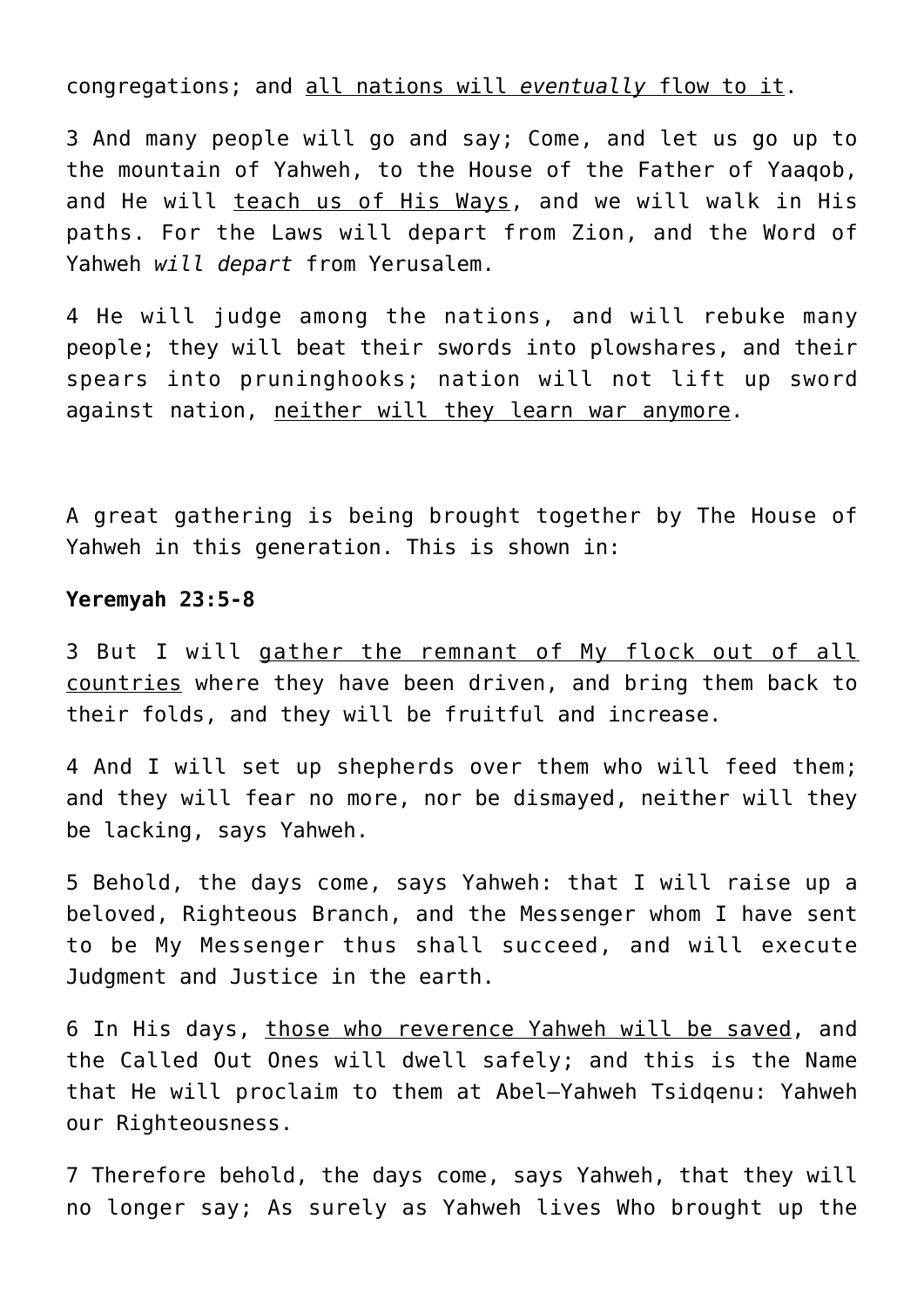children of Israyl out of the land of Egypt;

8 But they will say; As surely as Yahweh lives Who brought up and led the seed of the house of Yisrayl into the Protected Place at Abel, and from all countries where they had been driven; and they will dwell in their own land.

To learn more about these Prophecies, you need to read the books I wrote in the 1970s, *The Mark of the Beast,* Volumes 1 and 2, which were published in the early 1980s.

Since their publication, many of the Prophecies written therein have come to pass. The remainder will come to pass very soon now because we are nearing the end of 'that generation', spoken of by Yahshua in **Mattithyah 24**.

You need to become a part of this Work. The great gathering is taking place now. Call, write or email us about how you can become involved, or just come as Yahshua Messiah said:

## **Revelation 22:16-17**

16 I, Yahshua, have sent My Messenger to testify to you these things in the congregations of The House of Yahweh. I am the Root and the Offspring of David, *and* the Bright and Morning Star.

17 And the Spirit and the brides, say: Come! And let him who hears, say: Come! And let him who is thirsty come. And whoever will, let him take the Water of Life freely.

Yahweh bless your understanding.